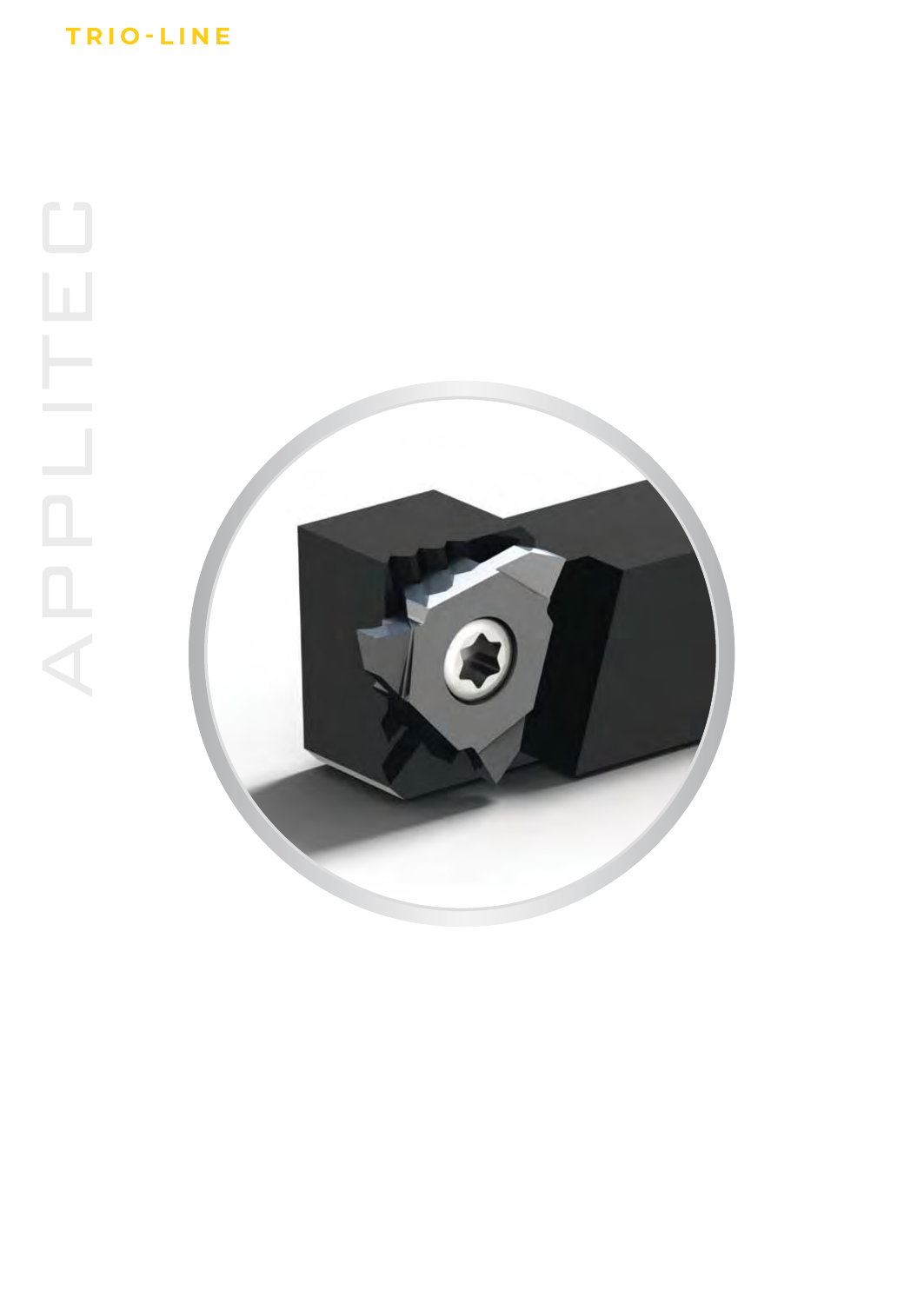|           |                                                                                                                                      |              | <b>RIO-LINE</b> |
|-----------|--------------------------------------------------------------------------------------------------------------------------------------|--------------|-----------------|
|           | <b>Index</b>                                                                                                                         |              |                 |
|           |                                                                                                                                      |              |                 |
|           | Nuances<br>Sorten<br>Grades                                                                                                          |              | > 5.02          |
|           | Conseils d'utilisation - Accessoires<br>Anwendungsempfehlungen - Zubehöre<br>Application recommendations - Accessories               |              | > 5.03          |
|           | Porte-outils<br>Halter<br>Holders                                                                                                    |              | > 5.04          |
| <b>GX</b> | Gorge de précision<br>DIN6799<br>& DIN471<br>Präzisionseinstechen<br>High precision grooving                                         |              | > 5.05          |
| <b>FT</b> | Tournage finition<br>Schlicht drehen<br>Fine turning                                                                                 |              | > 5.06          |
| GT        | Fonçage-tournage<br>Einstechen und drehen<br>Grooving and turning                                                                    |              | > 5.07          |
|           | Fonçage-tournage avec coupe positive<br>GTX Einstechen und drehen mit positivem Spanwinkel<br>Grooving and turning with positive cut | $10^{\circ}$ | > 5.08          |
| <b>EP</b> | Plaquettes ébauches<br>WSP-Rohlinge<br><b>Blank</b> inserts                                                                          |              | > 5.09          |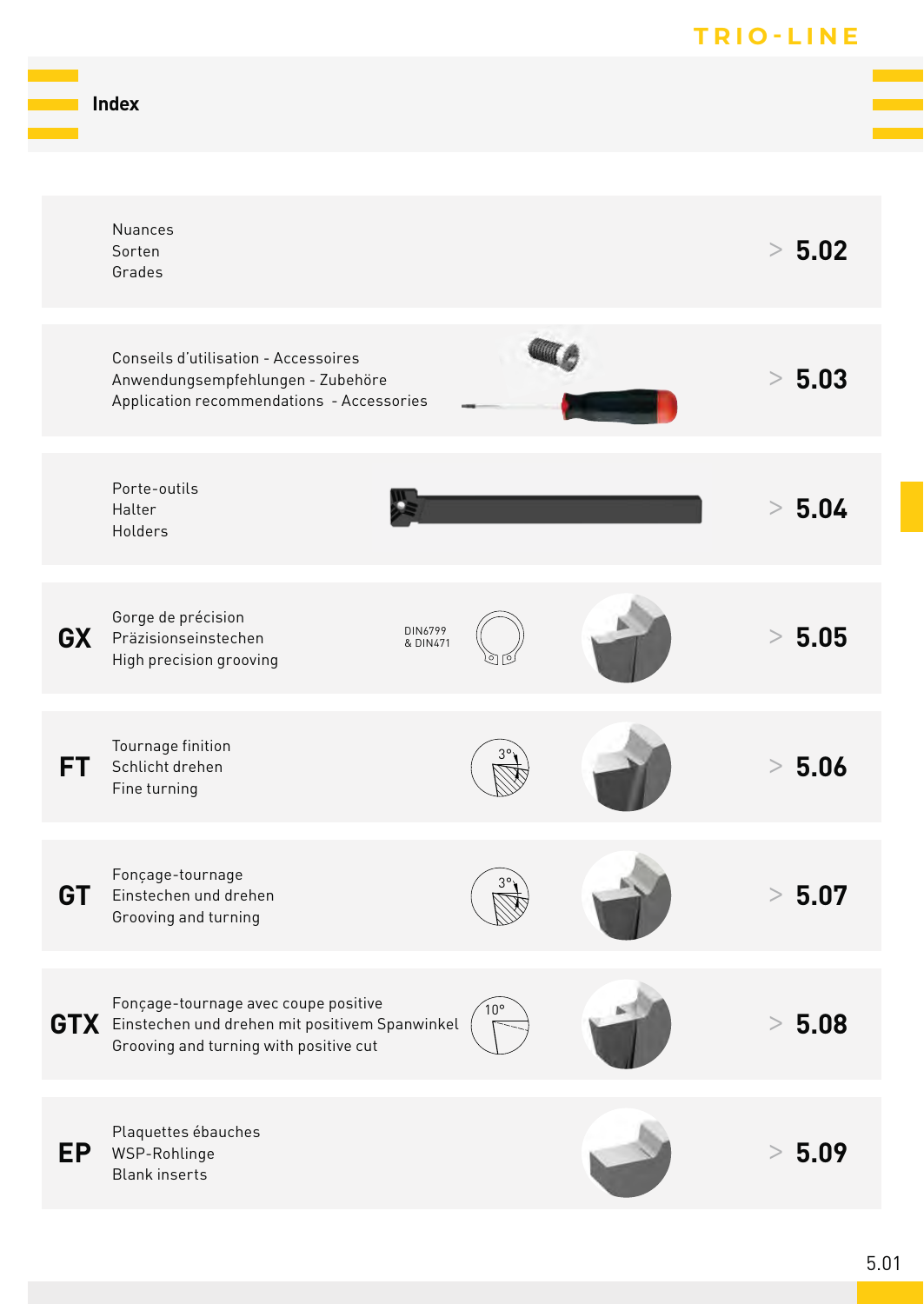#### **INFO**

### Rigid clamping system with the famous Applitec teeth clamping



# **HTA**

µK10 + revêtement PVD µK10 + PVD Beschichtung µK10 + PVD coating

· nuance très résistante à l'usure

· pour l'usinage en finition dans des conditions favorables des aciers, aciers inoxydables et alliages de titane

· sehr verschleissfeste Sorte

· für die Feinbearbeitung von Stahl, rostfreiem Stahl und Titanlegierungen bei guten Bearbeitungsbedingungen

• very wear resistant grade

• for light machining of steel, stainless steel and titanium alloys under favourable machining conditions

### **HN (µK10)** non revêtu

unbeschichtet uncoated

- · nuance micro-grain très résistante à l'usure
- · recommandé pour l'usinage du laiton, de l'aluminium et du titane faiblement allié
- · sehr verschleissfeste Feinkornsorte
- · für die Bearbeitung von Messing und niedrig legiertem Aluminium und Titan empfehlenswert

• very wear resistant micro-grain grade

• suitable for the machining of brass and low alloyed aluminium and titanium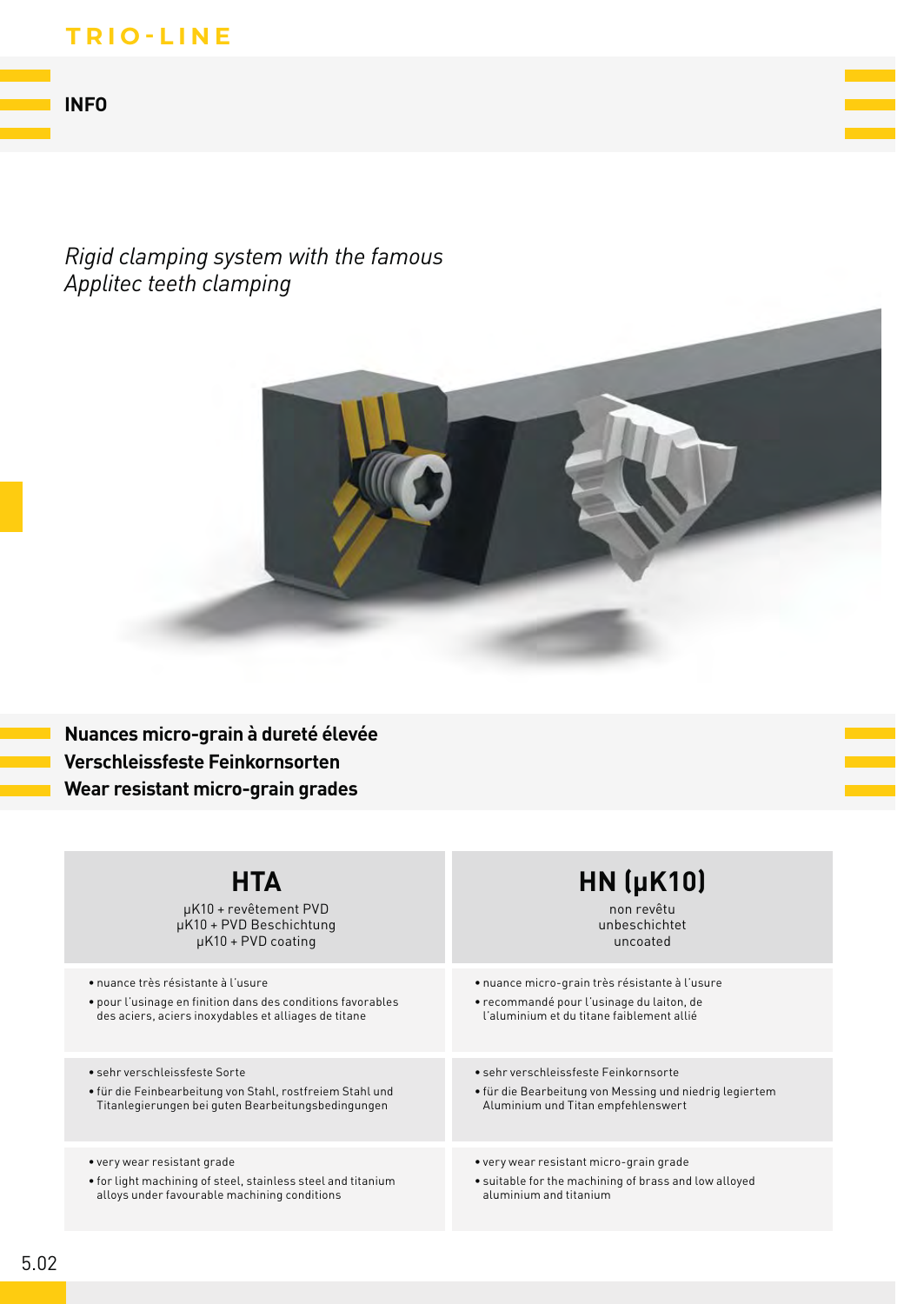#### Paramètres de coupe indicatifs **Empfohlene Schnittwerte**

**Standard machining data** 

|                                                                                                               |                      | Tournage<br>Drehen<br>Turning | Foncer<br>Einstechen<br>Grooving |               |  |
|---------------------------------------------------------------------------------------------------------------|----------------------|-------------------------------|----------------------------------|---------------|--|
| Matière<br>Werkstoff<br><b>Material</b>                                                                       | <b>VC</b><br>(m/min) | F<br>(mm/U)                   | <b>VC</b><br>(m/min)             | F<br>(mm/U)   |  |
| Acier de décolletage<br>$\boldsymbol{\mathsf{P}}$<br>Automatenstahl<br>Free-cutting steel                     | $120 - 200$          | $0.01 - 0.20$                 | $80 - 150$                       | $0.01 - 0.15$ |  |
| Acier<br>$\bm{\mathsf{P}}$<br>Stahl<br>$< 600$ N/mm <sup>2</sup><br><b>Steel</b>                              | $80 - 160$           | $0.01 - 0.18$                 | $70 - 120$                       | $0.01 - 0.12$ |  |
| Acier<br>$\left( \mathsf{P}\right)$<br>Stahl<br>$< 800$ N/mm <sup>2</sup><br><b>Steel</b>                     | $60 - 120$           | $0.01 - 0.15$                 | $60 - 100$                       | $0.01 - 0.10$ |  |
| Acier<br>$\bm{\mathsf{P}}$<br>Stahl<br>$> 800$ N/mm <sup>2</sup><br><b>Steel</b>                              | $50 - 100$           | $0.01 - 0.12$                 | $40 - 80$                        | $0.01 - 0.08$ |  |
| Acier inoxydable<br>$\boxed{\mathsf{M}}$<br>Rostfreistahl<br>Stainless steel                                  | $60 - 120$           | $0.01 - 0.15$                 | $60 - 100$                       | $0.01 - 0.08$ |  |
| $\boxed{\mathsf{N}}$<br>Aluminium                                                                             | $180 - 800$          | $0.01 - 0.30$                 | $150 - 300$                      | $0.01 - 0.20$ |  |
| Cuivre, laiton, bronze<br>$\textcolor{red}{\blacksquare}$<br>Kupfer, Messing, Bronze<br>Copper, brass, bronze | $100 - 500$          | $0.01 - 0.30$                 | $100 - 300$                      | $0.01 - 0.20$ |  |
| <b>Titane</b><br>$\left[ \text{s} \right]$<br><b>Titan</b><br>Titanium                                        | $30 - 70$            | $0.01 - 0.12$                 | $30 - 50$                        | $0.01 - 0.06$ |  |

# **Accessoires**

Zubehöre

**Accessories** 



Recommandation de serrage Drehmoment Empfehlung Clamping recommendation

3.0 Nm

SET-NM-TX15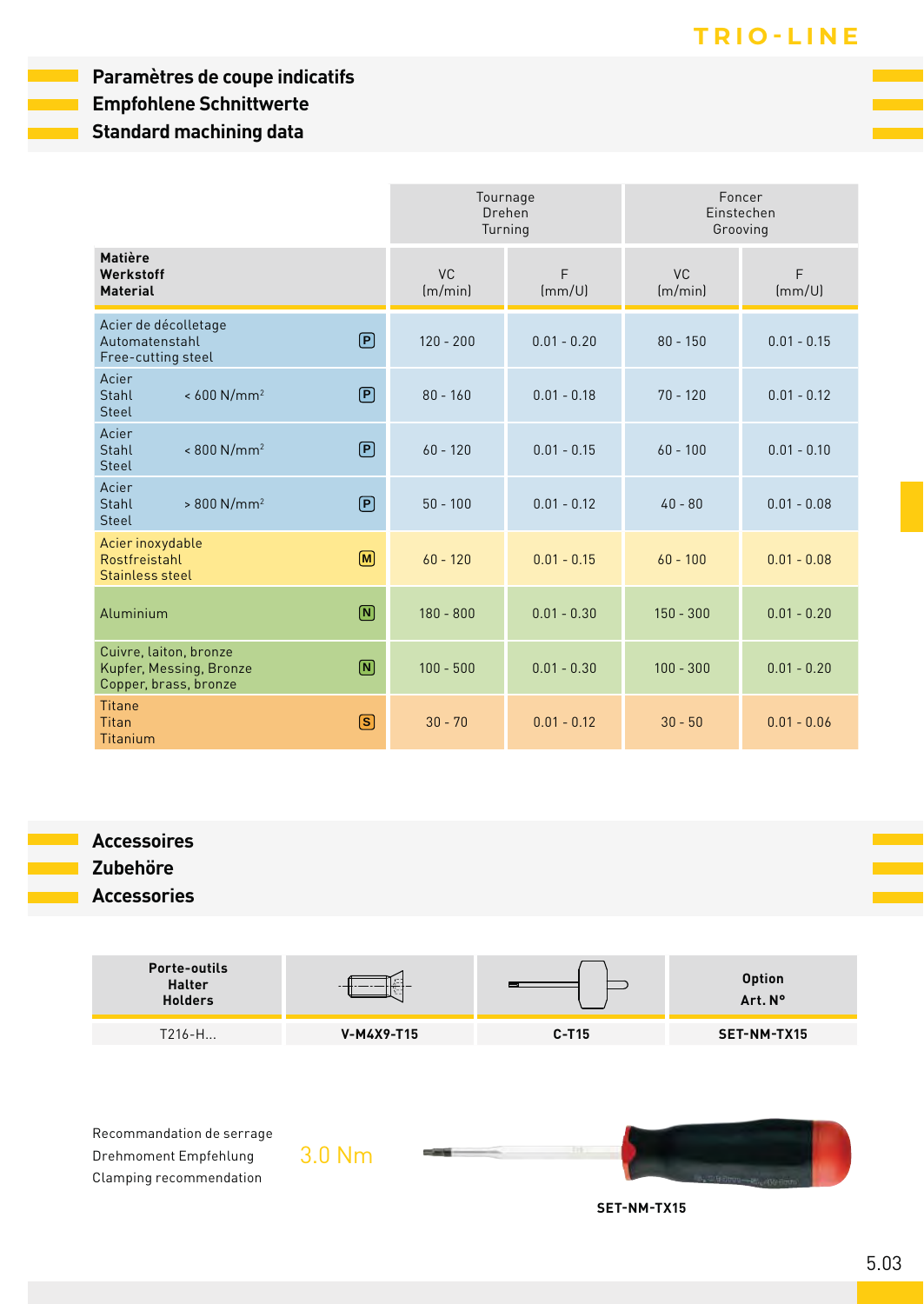**Porte-outils Halter Holders** 

 $T216-L/R$ 







| Art. N°<br>Art. N°               | L   | E                        | D              | B  | $\Delta$ |
|----------------------------------|-----|--------------------------|----------------|----|----------|
| T216-H0810L<br>T216-H0810R       | 115 | 11                       | 4              | 10 | 8        |
| T216-H1010R<br>T216-H1010L       | 130 | 8                        | $\overline{2}$ | 10 | 10       |
| T216-H1212R<br>T216-H1212L       | 130 | $\overline{\phantom{a}}$ | ٠              | 12 | 12       |
| T216-H1212R-90<br>T216-H1212L-90 | 90  | $\overline{\phantom{a}}$ | ۰              | 12 | 12       |
| T216-H1616L<br>T216-H1616R       | 120 | $\overline{\phantom{a}}$ | -              | 16 | 16       |
| T216-H2020L<br>T216-H2020R       | 130 | $\overline{\phantom{a}}$ | -              | 20 | 20       |

Chaque support est livré avec vis et clé.<br>Jeder Halter wird mit Spannschraube(n) state makes and Schlüssel geliefert.<br>Screw(s) and key are included with each tool holder.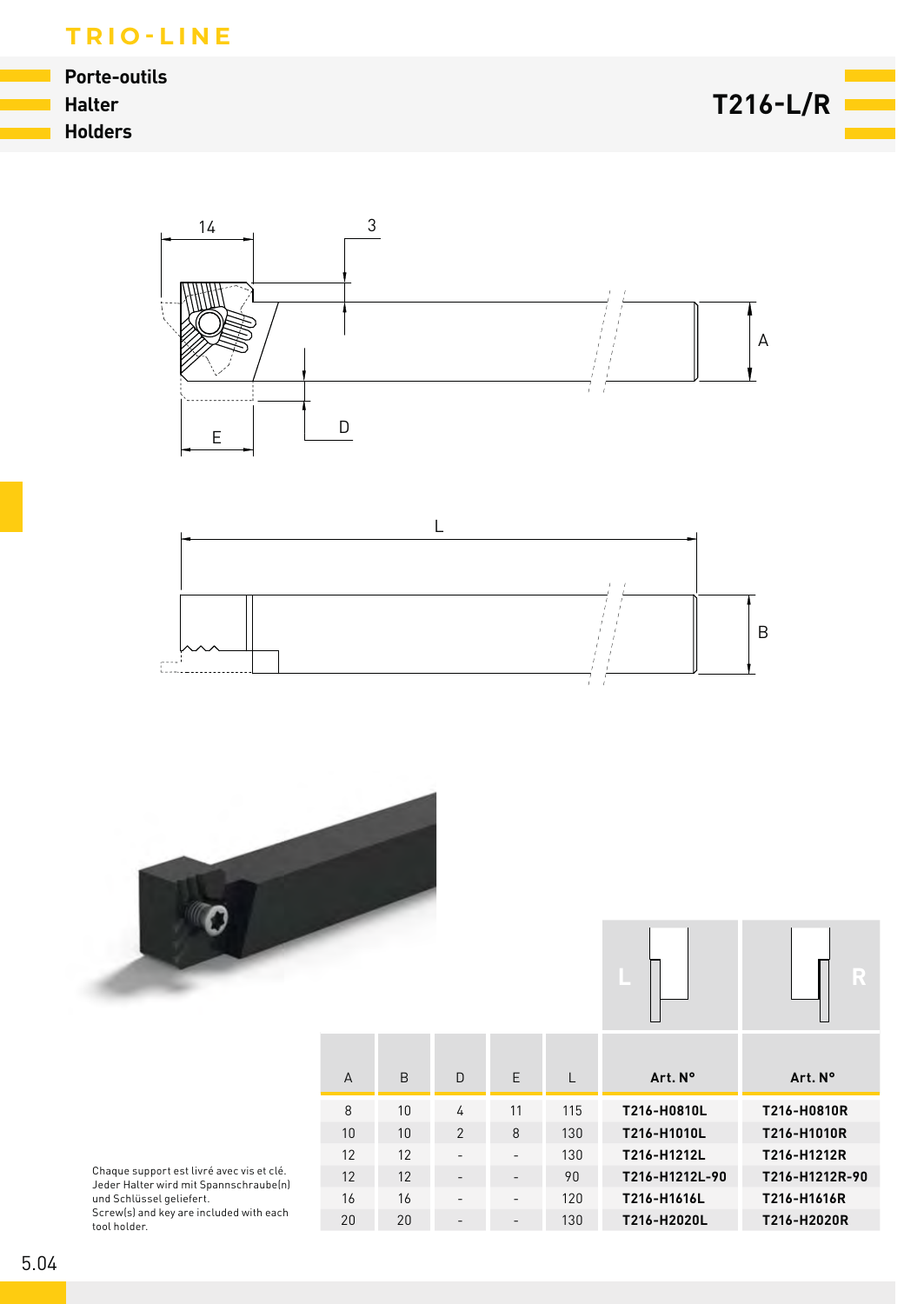

**Plaquettes de gorge pour circlips Einstechwendeplatte für Seegerring Grooving inserts for retaining ring**

**GX**







**L R**



Selon DIN6799 et DIN471 Gemäss DIN6799 und DIN471 According to DIN6799 and DIN471



| $E_{\pm 0.01}$ | L   | R    | Art. Nº     | ĔЧ<br>좊 | Art. Nº     | НTA<br>좊 |
|----------------|-----|------|-------------|---------|-------------|----------|
| 0.26           | 0.8 | 0.03 | T216L-GX026 | п<br>п  | T216R-GX026 | ▪<br>▪   |
| 0.36           | 0.8 | 0.03 | T216L-GX036 | п<br>п  | T216R-GX036 | п<br>п   |
| 0.46           | 0.8 | 0.03 | T216L-GX046 | ■<br>п  | T216R-GX046 | ▪<br>▪   |
| 0.50           | 1.5 | 0.03 | T216L-GX050 | п<br>п  | T216R-GX050 | п<br>п   |
| 0.57           | 1.5 | 0.03 | T216L-GX057 | ■<br>▪  | T216R-GX057 | ▬<br>■   |
| 0.67           | 1.5 | 0.03 | T216L-GX067 | ▪<br>п  | T216R-GX067 | ▪<br>▬   |
| 0.77           | 2.0 | 0.03 | T216L-GX077 | ▪<br>п  | T216R-GX077 | ▬<br>▪   |
| 0.87           | 2.0 | 0.03 | T216L-GX087 | п<br>п  | T216R-GX087 | п<br>п   |
| 0.97           | 2.5 | 0.03 | T216L-GX097 | п<br>▬  | T216R-GX097 | ٠<br>▪   |
| 1.00           | 2.5 | 0.03 | T216L-GX100 | п<br>п  | T216R-GX100 | п<br>▬   |
| 1.10           | 2.5 | 0.03 | T216L-GX110 | п<br>■  | T216R-GX110 | ▪<br>▪   |
| 1.20           | 2.5 | 0.03 | T216L-GX120 | п<br>п  | T216R-GX120 | п<br>▬   |
| 1.30           | 2.5 | 0.03 | T216L-GX130 | ▪<br>п  | T216R-GX130 | ▪<br>▪   |
| 1.50           | 2.5 | 0.03 | T216L-GX150 | п<br>п  | T216R-GX150 | ▪<br>п   |
| 1.60           | 2.5 | 0.03 | T216L-GX160 | п<br>▬  | T216R-GX160 |          |
| 1.85           | 2.5 | 0.03 | T216L-GX185 | п<br>п  | T216R-GX185 | п<br>▪   |
| 2.00           | 2.5 | 0.03 | T216L-GX200 | п<br>▬  | T216R-GX200 |          |
| 2.50           | 2.5 | 0.03 | T216L-GX250 | ■<br>п  | T216R-GX250 | п<br>п   |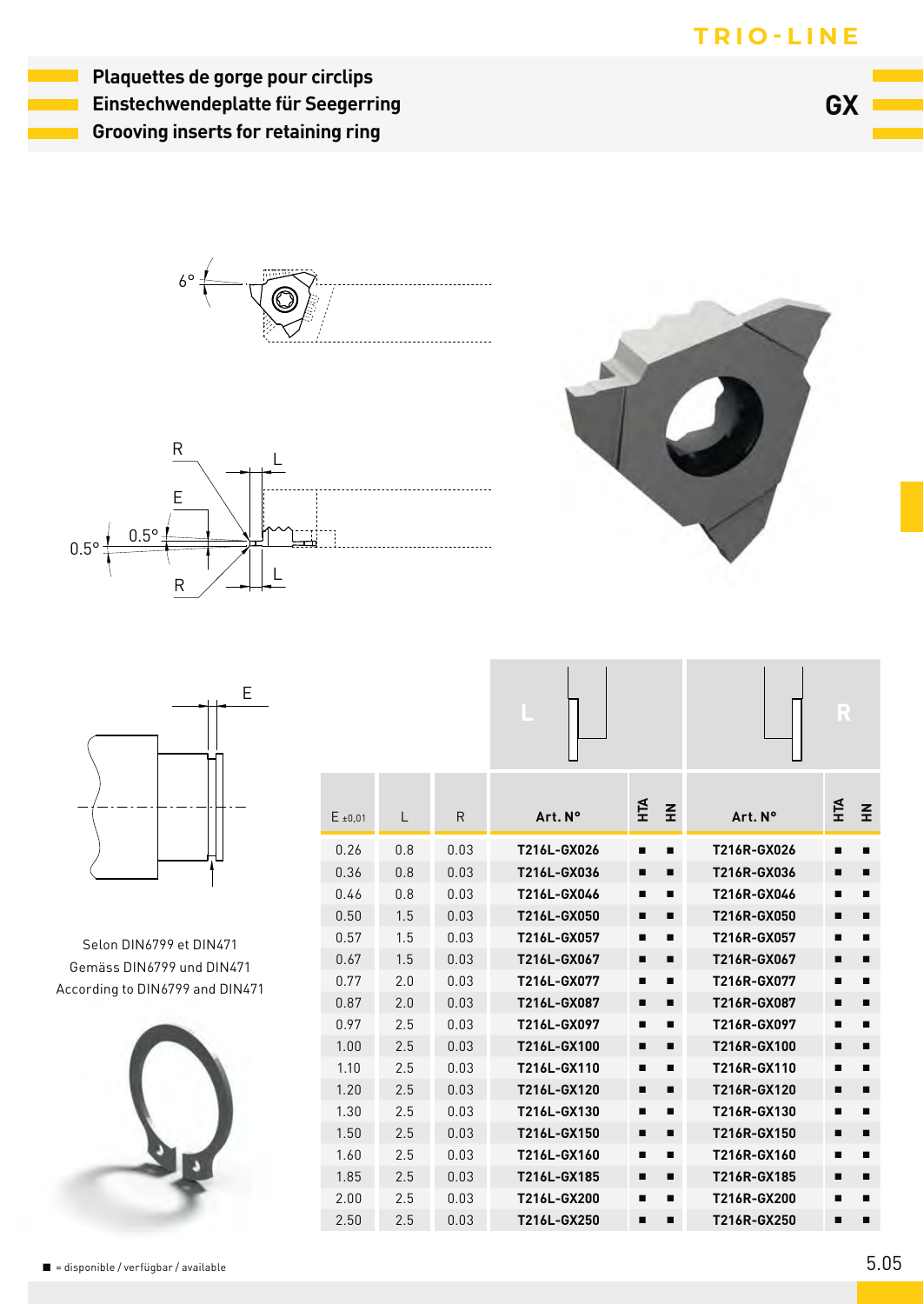**Tournage avant** Vorwärts drehen **Front turning** 

 $FT =$ 





|            |              |                                 |            |                                 | R                |
|------------|--------------|---------------------------------|------------|---------------------------------|------------------|
|            | $\mathsf{R}$ | Art. Nº                         | $E \ncong$ | Art. N°                         | £<br>$\tilde{f}$ |
| 3.0<br>3.0 | 0.03<br>0.08 | <b>T216L-FT</b><br>T216L-FT-R08 |            | <b>T216R-FT</b><br>T216R-FT-R08 |                  |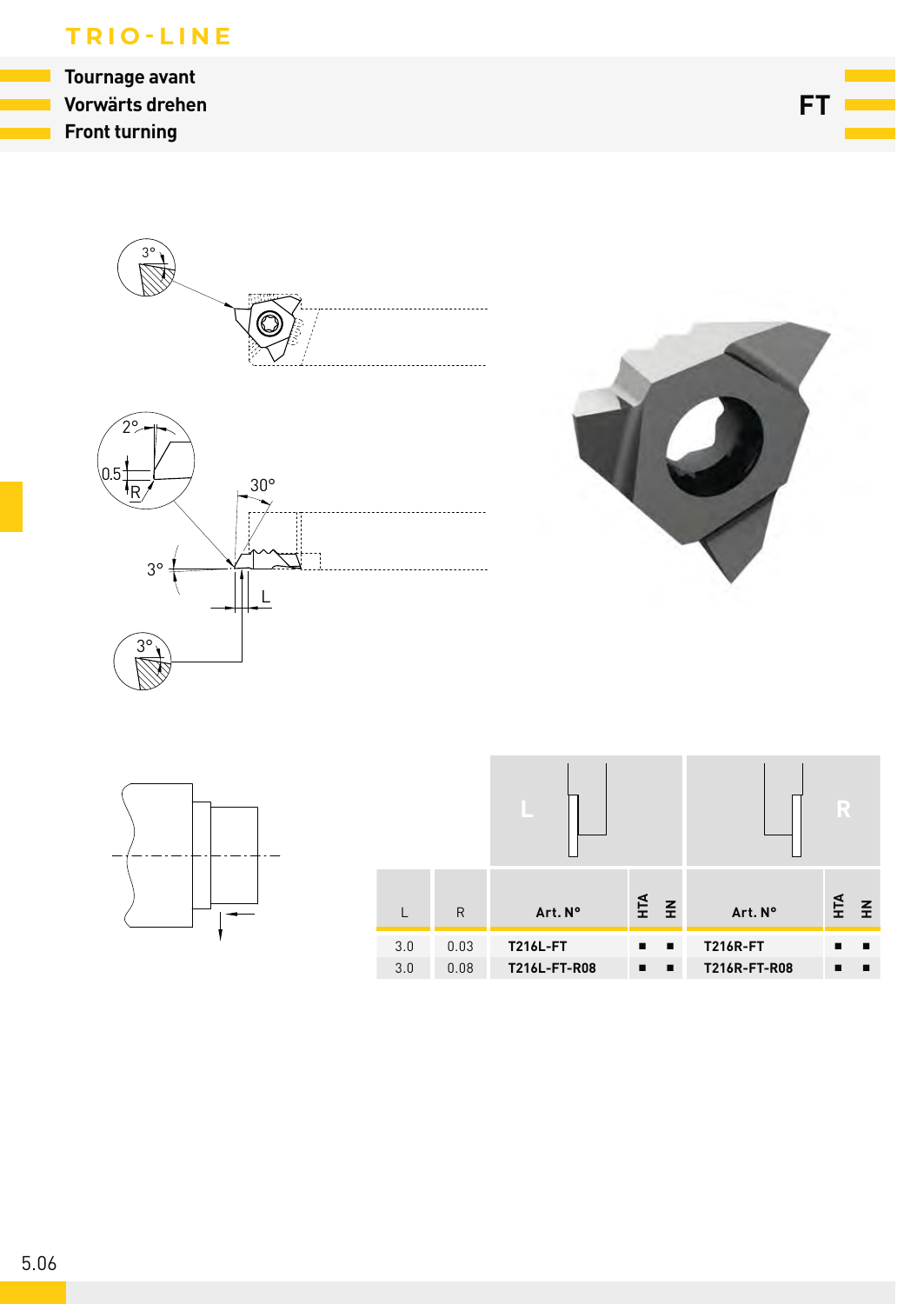

GT I

Fonçage-tournage Einstechen und drehen **Grooving and turning** 

> $3<sup>c</sup>$  $\frac{1}{2}$  $\circledS$





|     |     |      | –               |                |             | –               |    |             |
|-----|-----|------|-----------------|----------------|-------------|-----------------|----|-------------|
| E   | L   | R    | Art. Nº         | F <sub>H</sub> | $\tilde{f}$ | Art. N°         | ЕÁ | $\tilde{f}$ |
| 0.5 | 1.5 | 0.03 | T216L-GT050     |                |             | T216R-GT050     |    |             |
| 1.0 | 2.5 | 0.03 | T216L-GT100     |                | ▪           | T216R-GT100     | ▬  | п           |
| 1.0 | 2.5 | 0.08 | T216L-GT100-R08 |                |             | T216R-GT100-R08 |    | ٠           |
| 1.5 | 2.5 | 0.03 | T216L-GT150     |                | ▪           | T216R-GT150     | ▪  | п           |
| 1.5 | 2.5 | 0.08 | T216L-GT150-R08 |                |             | T216R-GT150-R08 |    |             |
| 1.5 | 2.5 | 0.15 | T216L-GT150-R15 | $\blacksquare$ |             | T216R-GT150-R15 | ▪  | п           |
| 2.0 | 2.5 | 0.03 | T216L-GT200     |                |             | T216R-GT200     |    |             |
| 2.0 | 2.5 | 0.08 | T216L-GT200-R08 |                | ▪           | T216R-GT200-R08 | ▬  | п           |
| 2.0 | 2.5 | 0.15 | T216L-GT200-R15 | ٠              |             | T216R-GT200-R15 |    |             |
| 2.5 | 2.5 | 0.15 | T216L-GT250-R15 | п              | ▪           | T216R-GT250-R15 |    | ▪           |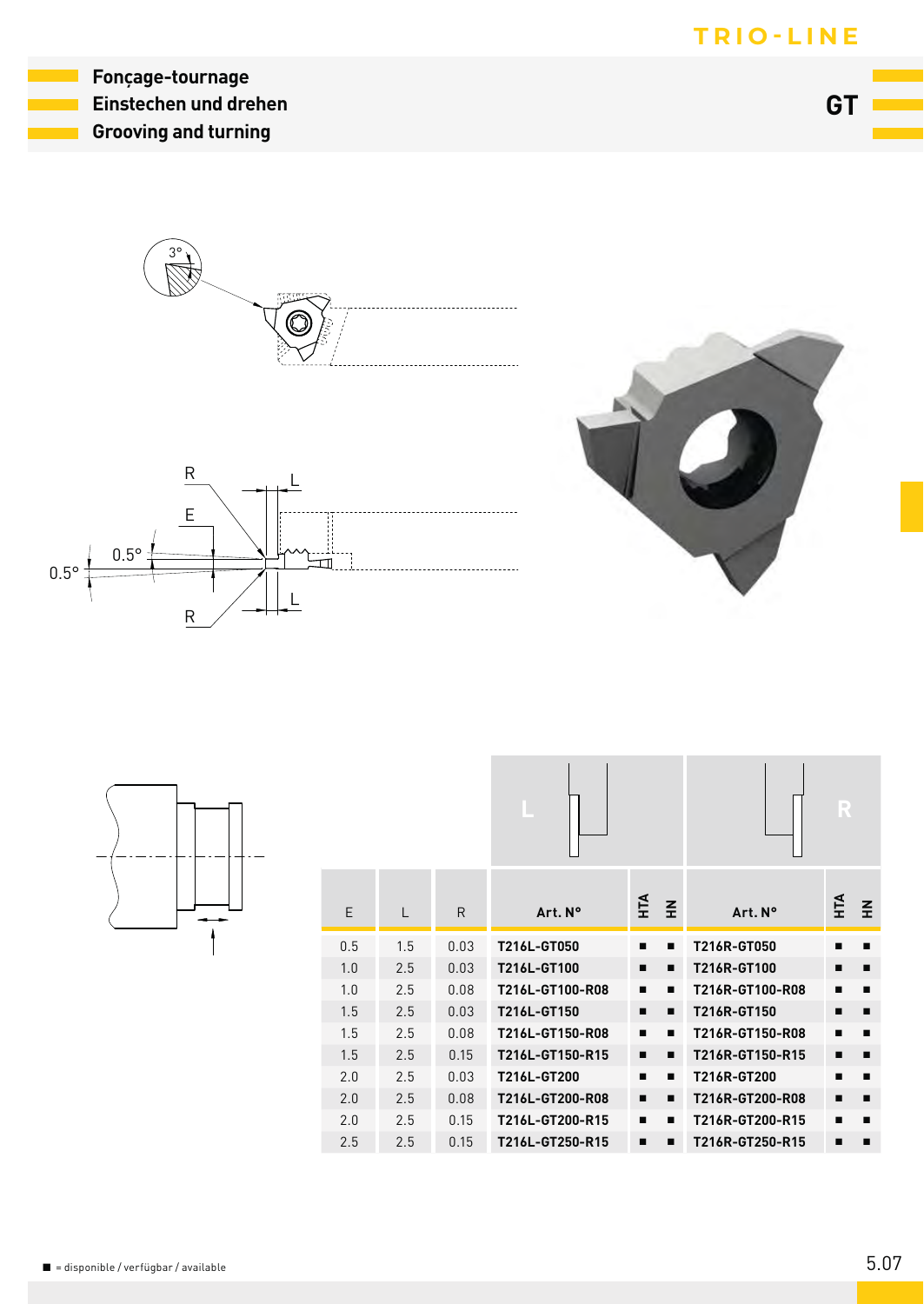Fonçage-tournage Einstechen und drehen **Grooving and turning** 

GTX **L** 









|     |     |              |                  |                   |                  | R                 |
|-----|-----|--------------|------------------|-------------------|------------------|-------------------|
| E   | L   | $\mathsf{R}$ | Art. Nº          | ÉЧ<br>$\tilde{f}$ | Art. Nº          | ЕÁ<br>$\tilde{f}$ |
| 1.0 | 2.5 | 0.03         | T216L-GTX100     |                   | T216R-GTX100     |                   |
| 1.0 | 2.5 | 0.08         | T216L-GTX100-R08 | ▪                 | T216R-GTX100-R08 | ▪                 |
| 1.5 | 2.5 | 0.03         | T216L-GTX150     |                   | T216R-GTX150     | п                 |
| 1.5 | 2.5 | 0.08         | T216L-GTX150-R08 | ▪<br>▪            | T216R-GTX150-R08 | ▪<br>п            |
| 1.5 | 2.5 | 0.15         | T216L-GTX150-R15 | п                 | T216R-GTX150-R15 | ٠                 |
| 2.0 | 2.5 | 0.03         | T216L-GTX200     |                   | T216R-GTX200     | п<br>п            |
| 2.0 | 2.5 | 0.08         | T216L-GTX200-R08 |                   | T216R-GTX200-R08 | ٠                 |
| 2.0 | 2.5 | 0.15         | T216L-GTX200-R15 | п<br>▪            | T216R-GTX200-R15 | п<br>п            |
| 2.5 | 2.5 | 0.15         | T216L-GTX250-R15 | п                 | T216R-GTX250-R15 |                   |

5.08